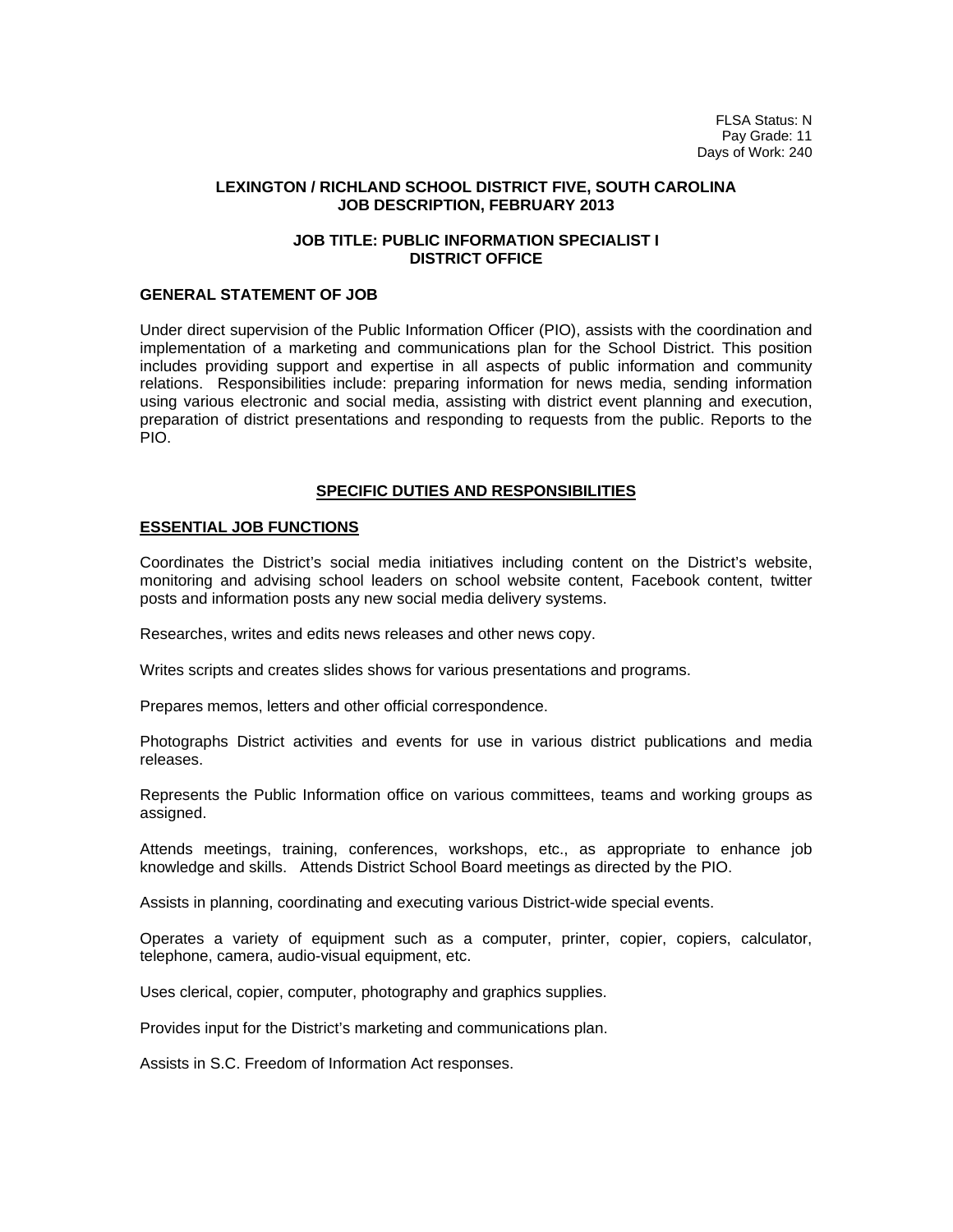Interacts and communicates with various groups and individuals such as the immediate supervisor, Superintendent, other District administrators and staff, school administrators and staff, Board members, State Department of Education personnel, elected officials, news media, business/community leaders, various councils and committees, County and municipal personnel, personnel of other school districts, vendors, students, parents and the general public.

## **ADDITIONAL JOB FUNCTIONS**

Assists in setting up for various meetings.

Performs routine administrative/office tasks as required, including but not limited to preparing reports and correspondence, copying and filing documents, answering the telephone, sending and receiving faxes, entering and retrieving computer data, etc.

Assists in the Copy and Imaging Center as needed.

Performs related duties as required.

# **MINIMUM TRAINING AND EXPERIENCE**

Requires a Bachelor's degree in journalism, public relations, English, education or other relevant field or any combination of experience and training to qualify. Must possess a valid state driver's license.

## **MINIMUM QUALIFICATIONS OR STANDARDS REQUIRED TO PERFORM ESSENTIAL JOB FUNCTIONS**

**Physical Requirements**: Requires light work that involves walking or standing some of the time and involves exerting up to 20 pounds of force on a recurring basis, or skill, adeptness and speed in the use of fingers, hands or limbs on repetitive operation of mechanical or electronic office or shop machines or tools within moderate tolerances or limits of accuracy.

**Data Conception**: Requires the ability to compare and/or judge the readily observable functional, structural or compositional characteristics (whether similar to or divergent from obvious standards) of data, people or things.

**Interpersonal Communications**: Requires the ability of speaking and/or signaling people to convey or exchange information. Includes giving assignments and/or directions to co-workers and volunteers and receiving assignments and/or direction from supervisor.

**Language Ability**: Requires ability to read a variety of professional reports and documentation, policy and procedure manuals, dictionaries, etc. Requires the ability to prepare general reports, presentation materials, correspondence, news articles, publication copy, etc., with proper format, punctuation, spelling and grammar, using all parts of speech. Requires the ability to speak with and before others with poise, voice control and confidence.

**Intelligence**: Requires the ability to apply principles of logical thinking to define problems, collect data, establish facts and draw valid conclusions; to deal with several abstract and concrete variables. Requires the ability to apply influence systems in coordinating programs and affecting public perception of District programs and issues; to learn and understand relatively complex principles and techniques; to make independent judgments in absence of supervision; to acquire knowledge of topics related to primary occupation. Must have the ability to comprehend and interpret received information.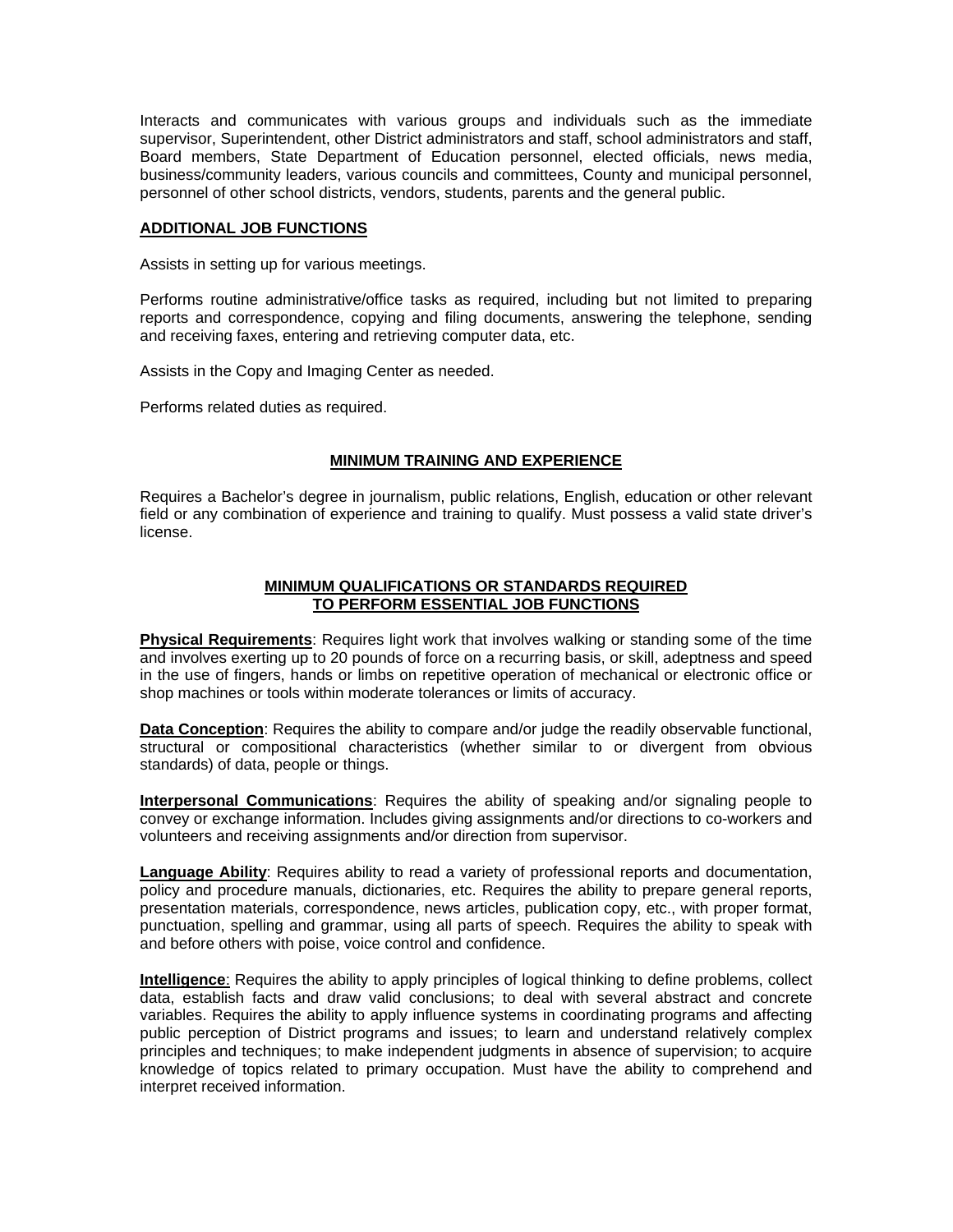**Verbal Aptitude**: Requires the ability to record and deliver information, to explain procedures, to follow and give verbal and written instructions; to use persuasive language in spoken and written form; to teach employees. Must be able to communicate effectively and efficiently with persons of varying educational/cultural backgrounds and in a variety of technical and/or professional languages including budgeting, public relations, journalism, marketing, publication production, graphics, etc.

**Numerical Aptitude**: Requires the ability to add and subtract totals, to multiply and divide, to determine percentages and decimals and to determine time. Must be able to analyze data and use practical applications of statistics.

**Form/Spatial Aptitude**: Requires the ability to inspect items for proper length, width and shape; to identify creative mixes and matches as in publication design, and visually read various information.

**Motor Coordination**: Requires the ability to coordinate hands and eyes using office machinery.

**Manual Dexterity**: Requires the ability to handle a variety of items, keyboards, office equipment, control knobs, buttons, switches, catches, graphics instruments and equipment, etc. Must have minimal levels of eye/hand/foot coordination.

**Color Discrimination**: Requires the ability to differentiate colors and shades of color.

**Interpersonal Temperament**: Requires the ability to deal with people beyond giving and receiving instructions. Must be adaptable to performing under moderate stress when confronted with emergency situations or tight deadlines. The worker may be subject to tension as a regular, consistent part of the job.

**Physical Communications**: Requires the ability to talk and hear: (talking: expressing or exchanging ideas by means of spoken words; hearing: perceiving nature of sounds by ear).

# **PERFORMANCE INDICATORS**

**Knowledge of Job:** Has knowledge of the methods, procedures and policies of the School District as they pertain to the performance of duties of the Public Information Specialist. Has knowledge of the organization of the District. Is knowledgeable in the laws, ordinances, standards and regulations pertaining to the specific duties and responsibilities of the position. Is able to make sound, educated decisions with minimal guidance. Has the ability to help plan and develop daily, short- and long-term goals related to District purposes. Is able to take the initiative to complete the duties of the position without constant direct supervision. Has the ability to plan, organize and prioritize daily assignments and work activities. Has knowledge in the areas of public / media relations, social media, journalism, marketing, customer service, etc.. Has the ability to offer instruction and advice to co-workers regarding communications methods and related policies. Is able to read and interpret complex materials pertaining to the responsibilities of the job. Is able to assemble and analyze information and make written reports and records in a concise, clear and effective manner. Has knowledge of the terminology and various professional languages used within the department. Has excellent knowledge of and skill in the use of proper English usage, grammar, punctuation and spelling; has the mathematical ability to handle required calculations. Has knowledge of and is able to use modern office practices and equipment; is able to effectively use computers for word and data processing and records management. Is able to produce quality work despite the stress of deadlines. Knows how to maintain effective relationships with personnel of other departments, professionals and members of the public through contact and cooperation. Knows how to make public presentations with confidence and professionalism. Knows how to react calmly and quickly in emergency situations.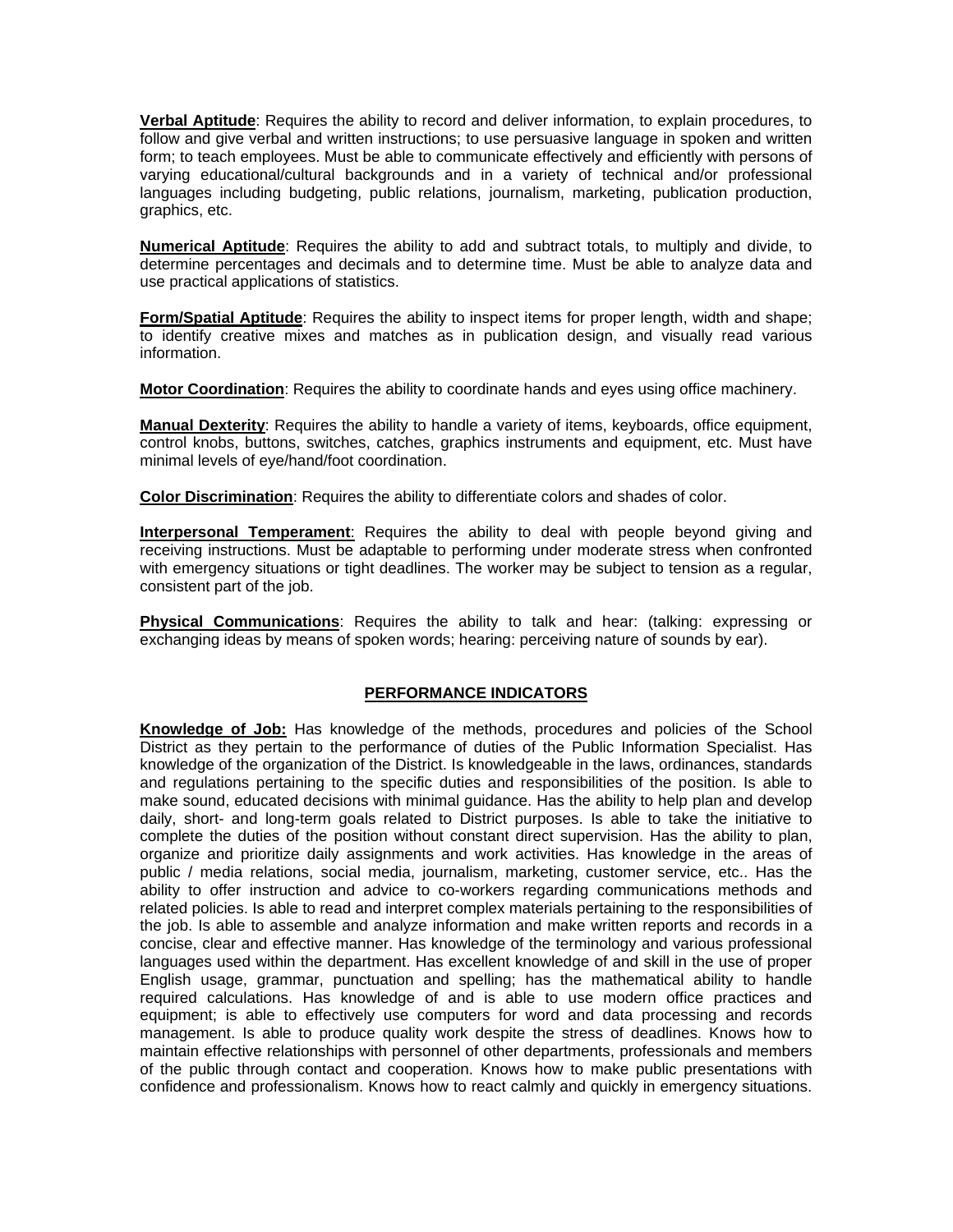Has the ability to learn and utilize new skills and information to improve job performance and efficiency.

**Quality of Work**: Maintains high standards of accuracy in exercising duties and responsibilities. Exercises immediate remedial action to correct any quality deficiencies that occur in areas of responsibility. Maintains high quality communication and interaction with internal and external entities with whom the position interacts.

**Quantity of Work**: Performs described Essential Functions and related assignments efficiently and effectively in order to produce quantity of work which consistently meets established standards and expectations.

**Dependability**: Assumes responsibility for completing assigned work. Completes assigned work within deadlines in accordance with directives, policy, standards and prescribed procedures. Maintains accountability for assigned responsibilities in the technical, human and conceptual areas.

**Attendance**: Attends and remains at work regularly and adheres to policies and procedures regarding absenteeism and tardiness. Provides adequate notice to higher management with respect to vacation time and leave requests.

**Initiative and Enthusiasm**: Maintains an enthusiastic, self-reliant and self-starting approach to meet job responsibilities and accountabilities. Strives to anticipate work to be accomplished, and initiates proper and acceptable action for the completion of work with a minimum of supervision and instruction.

**Judgment**: Exercises analytical judgment in areas of responsibility. Identifies issues or situations as they occur and specifies decision objectives. Identifies or assists in identifying alternative solutions to issues or situations. Implements decisions in accordance with prescribed and effective policies and procedures and with a minimum of errors. Seeks expert or experienced advice where appropriate and researches issues, situations and alternatives before exercising judgment.

**Cooperation**: Accepts supervisory instruction and direction and strives to meet the goals and objectives of same. Questions such instruction and direction when clarification of results or consequences are justified, i.e., poor communications, variance with established policies or procedures, etc. Offers suggestions and recommendations to encourage and improve cooperation intra- and inter-departmentally.

**Relationships with Others**: Shares knowledge with supervisors and co-workers for mutual benefit. Contributes to maintaining high morale among all employees. Develops and maintains cooperative and courteous relationships inter- and intra-departmentally, and with external entities with whom the position interacts. Tactfully and effectively handles requests, suggestions and complaints in order to established and maintain good will. Emphasizes the importance of maintaining a positive image.

**Coordination of Work**: Plans and organizes daily work routine. Establishes priorities for the completion of work in accordance with sound time-management methodology. Avoids duplication of effort. Estimates expected time of completion of work elements and establishes a personal schedule accordingly. Attends required meetings, planning sessions and discussions on time. Implements work activity in accordance with priorities and estimated schedules.

**Safety and Housekeeping**: Adheres to all established safety and housekeeping standards. Ensures such standards are not violated.